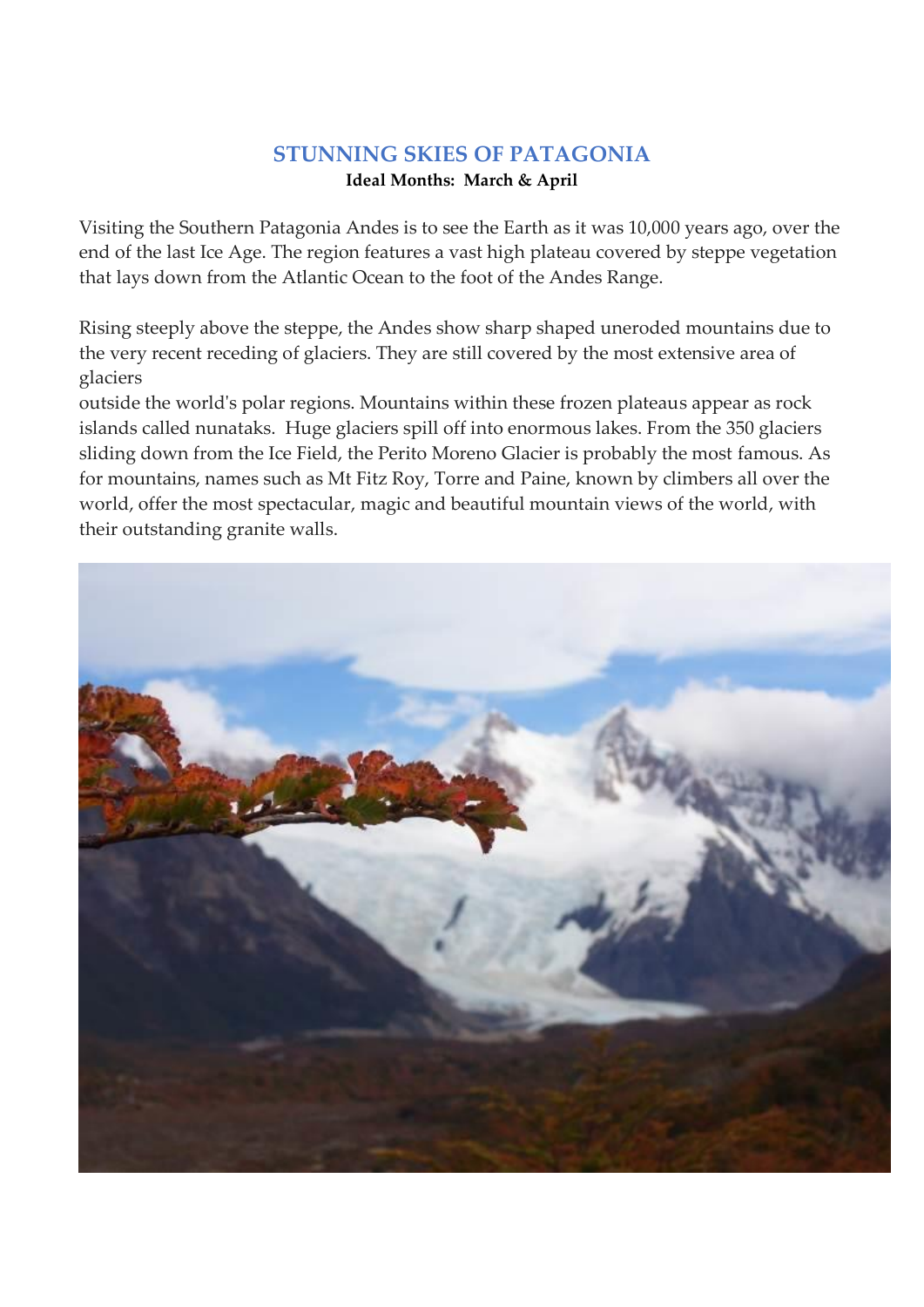| <b>DAY 01- EL CALAFATE – EL CHALTEN</b> |                                                                                                                                                                                                                    |  |
|-----------------------------------------|--------------------------------------------------------------------------------------------------------------------------------------------------------------------------------------------------------------------|--|
| El Calafate                             | Arrival in El Calafate (airport/ bus depot). Meet the driver and transfer to the<br>impressive El Chalten.                                                                                                         |  |
| El Chalten                              | This is a 3 hour drive on a scenic road and while on the road you will experience<br>the famous Patagonian steppe and the feeling of the pioneers when they visited<br>these lands centuries ago.                  |  |
|                                         | Arrival and after the accommodation, we will visit the house of Andreas Madsen,<br>the pioneer inhabitant in the area. This spot is unique and carefully selected to get<br>the best views of the Fitz Roy Massif. |  |



**DAYS 02, 03 & 04 – EL CHALTEN**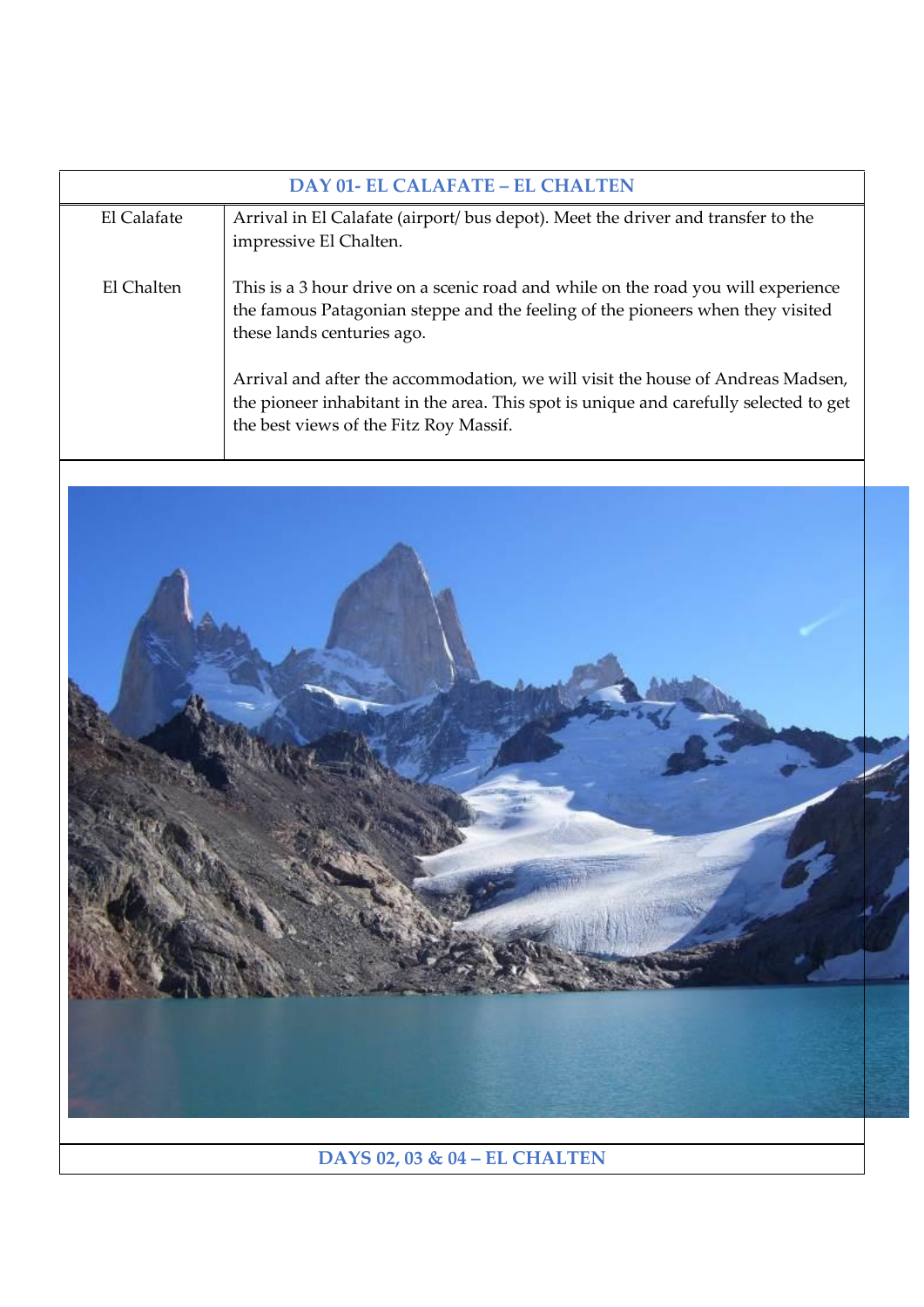| El Chalten                              | 3 complete full days to enjoy short hikes to panoramic lookout points to capture<br>the best of the area.<br>Fitz Roy, Cerro Torre and Laguna del Desierto will be part of the complete menu<br>of the area.<br>Early morning and late afternoon departures are guaranteed to enjoy the stunning<br>sunrises and sunsets in the area. |
|-----------------------------------------|---------------------------------------------------------------------------------------------------------------------------------------------------------------------------------------------------------------------------------------------------------------------------------------------------------------------------------------|
|                                         |                                                                                                                                                                                                                                                                                                                                       |
| <b>DAY 05- EL CHALTEN – EL CALAFATE</b> |                                                                                                                                                                                                                                                                                                                                       |
| El Chalten                              | A last morning to enjoy the Patagonian sunrise, explore the quaint town of El<br>Chalten and early afternoon transfer to El Calafate.                                                                                                                                                                                                 |
| El Calafate                             | Arrival and accommodation.                                                                                                                                                                                                                                                                                                            |

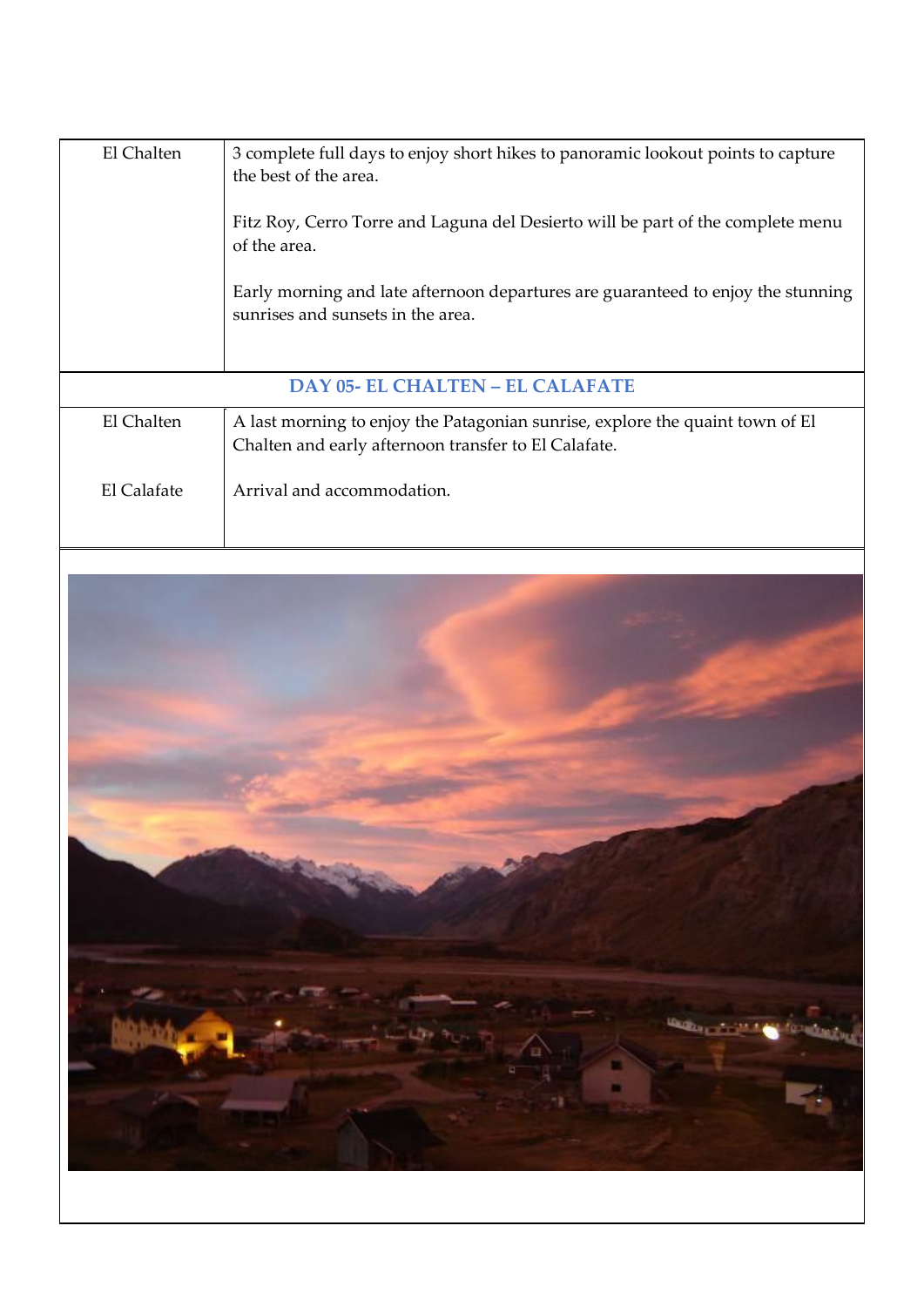| <b>DAY 06 - AN ESTANCIA IN PATAGONIA</b> |                                                                                                                                                                                                                                                                                                                                                                                                                                                                             |  |
|------------------------------------------|-----------------------------------------------------------------------------------------------------------------------------------------------------------------------------------------------------------------------------------------------------------------------------------------------------------------------------------------------------------------------------------------------------------------------------------------------------------------------------|--|
| El Calafate                              | Full day visit to Nibepo Aike Ranchhouse, a true working ranch.                                                                                                                                                                                                                                                                                                                                                                                                             |  |
|                                          | The drive will take us close to Lago Roca, a beautiful spot in the area. Nibepo Aike<br>is an estancia that retains the essence of the original Patagonian estancias.<br>Covering an area of more than 12,000 hectares, it stretches as far as the border<br>with Chile. The estancia was formerly dedicated to sheep production, maintaining<br>a small herd nowadays, but its chief output is breeding Hereford cattle, for which<br>it has developed a prestigious herd. |  |



## **DAY 07 – PERITO MORENO GLACIER**

El Calafate Morning meet the guide at the hotel for your transfer to the Perito Moreno Glacier area. Enjoy a full day walking along the trails that give access to many lookout points which are perfect to capture the best photos. Los Glaciares NP, in the sub-Antarctic Continental Ice-cape, known as the "Third Pole", which extends over 60,000 sq.km (23,000 sq. miles) and gives birth to several major glaciers along the Patagonian Andes. We will board a small boat to cross Argentino Lake in front of towering ice walls of the Perito Moreno glacier and will navigate around the ice blocks, which are constantly calving from it. The wildlife of the area includes Andean condors, buff-necked ibis, black-chested